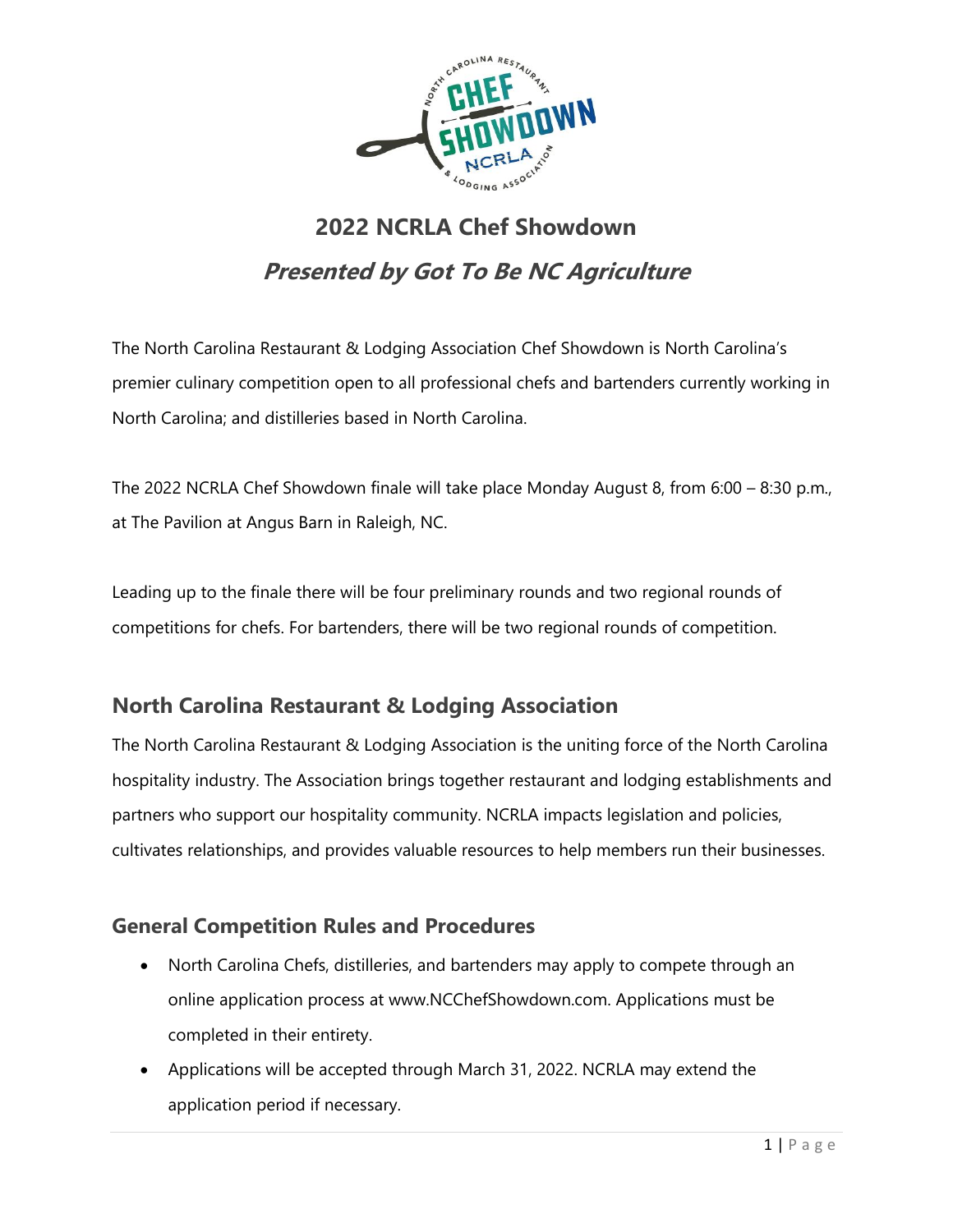

- Past chefs and bartenders who have won the grand titles may not apply again until they are two years removed from their awards, even if they have changed venues/employers. Distilleries must wait a year from their win before applying again.
- Submission of participant application gives NCRLA the right to use each applicant's name, likeness, and background details as provided above for any promotional materials related to this event, including but not limited to use online, printed materials, video, social media, press releases, and advertisements. This information will also be shared with event sponsors.
- All participants agree to be photographed or taped for marketing or promotional purposes during the competition events.
- Chefs, distilleries, and bartenders competing certify that they meet all eligibility requirements and that participation is not in violation of any employment or other agreement.
- If a chef or bartender is representing a restaurant, restaurant group, or distillery, NCRLA requests that the restaurant submits a high-resolution version of their logo for marketing and promotional use, and requests that the establishment commit to promote the 2022 NCRLA Chef Showdown using both external and internal marketing channels.
- All participants will be asked to sign liability waivers at each venue. Every effort has been made to make all phases of this competition safe events; however, competitors waive all liability claims that may arise from participation in this event, including injury.
- NCRLA reserves the right to reassign dates or replace chefs should it become necessary (i.e. a chef must dropout, becomes ill, or is in violation of any competition rules, etc.)
- NCRLA will not be liable for cancellation or postponement in the event of acts of God or unforeseen national or regional events that are out of the control of organizers.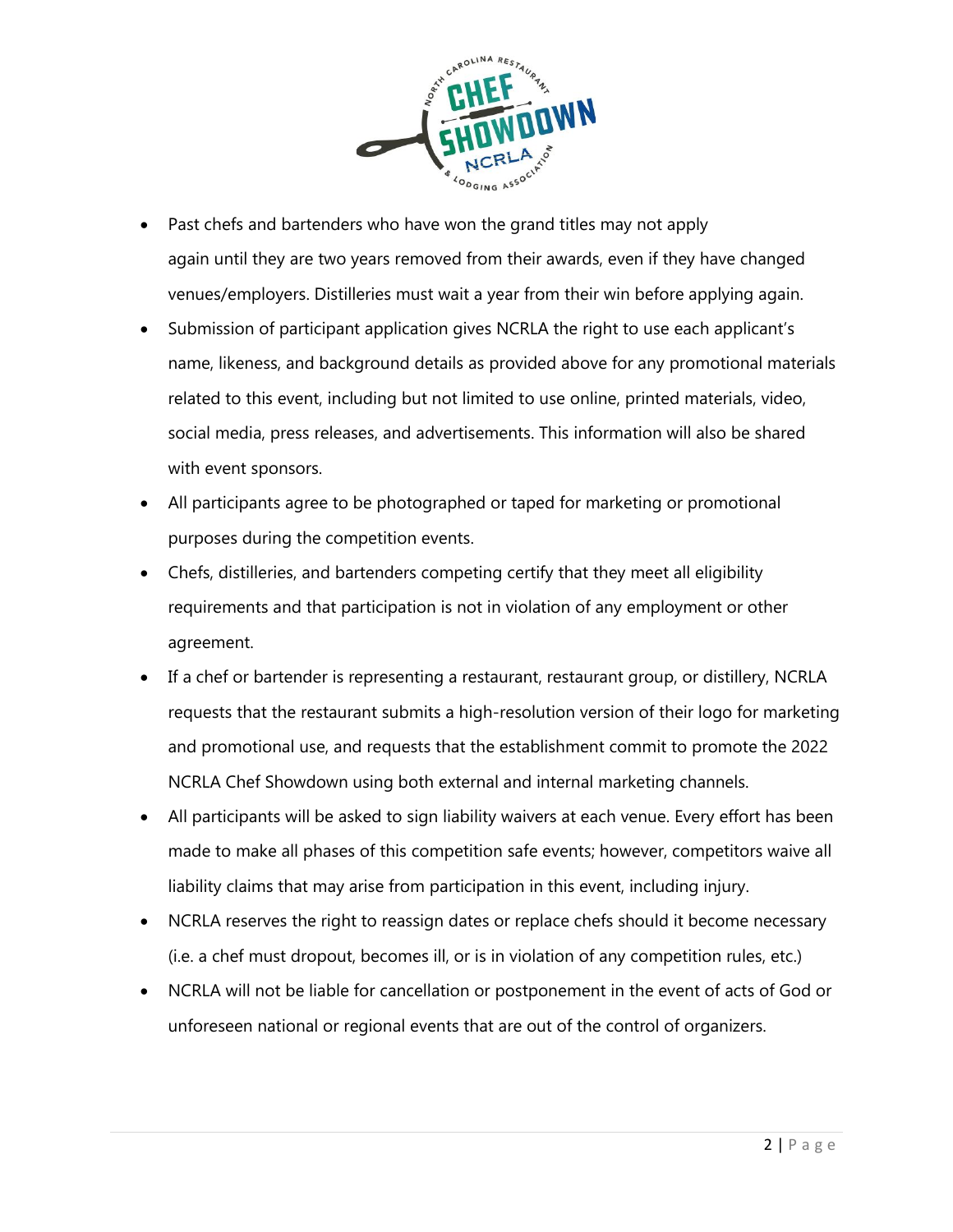

• During each level of the 2022 competition series, every effort will be made to keep venues sanitized between competitors and to keep participating chefs, judges and NCRLA staff socially distanced.

#### **General Information for Chefs**

- In each round, it is imperative that chefs and their assistants comply with the current rules and regulations of the North Carolina Food Code. Proper safety and sanitation protocols should remain a priority at all times. Gloves must be worn during prep and service to judges and will be provided for your use in the kitchen. Please use processes in the competition kitchen that you would in your restaurant kitchen when serving the public.
- Chefs who are entering to compete for the title of NCRLA Chef of the Year must present a savory dish. Chefs who apply to compete for the title of NCRLA Pastry Chef of the Year must present a dessert.
- Savory or sweet, chefs must feature as many North Carolina proteins, produce or products as possible in the dishes presented, at the preliminary and regional rounds of competition and at the finale event, highlighting local and regional farmers and producers on the plate.
- In order to assure there is a wide assortment of proteins and flavor in each round of competition, chefs will be asked to select from a choice of proteins as presented by the NCRLA. Protein requests in each round will be honored on a first come first served basis.
- Chefs who qualify for the regionals may request to use the same protein as they did in the preliminary round, but they must make a different dish. Once again, proteins will be available on a first come, first served basis. Chefs must recreate their regional round dish at the finale, but may make seasonal changes as approved by the NCRLA.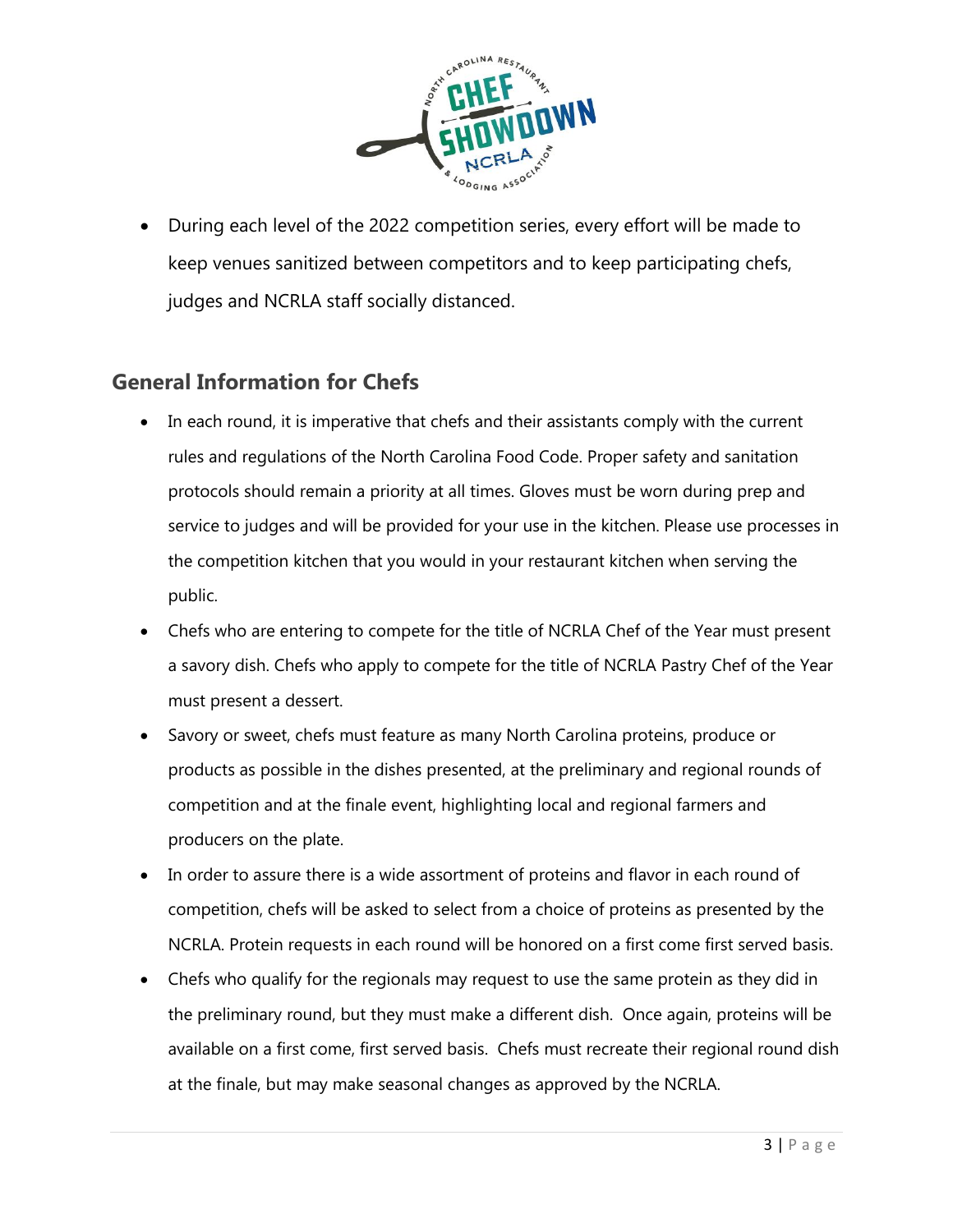

- From the applications received, a maximum of 48 chefs will be invited to compete in one of four preliminary rounds.
- The preliminary rounds for the 2022 series will take place in one of four North Carolina regions at these specific venues:
	- o For the Carolina Coast: Carteret Community College in Morehead City on April 25
	- o For the Triad Region: Bobby Boys Bakeshop in Winston-Salem on May 2
	- o For Charlotte Metro & the Mountain Region: Central Piedmont Community College in Charlotte on May 16
	- o For the Triangle Region: Wake Technical Community College, School of Baking & Pastry, June 13
- The regional rounds for the 2022 series will take place in one of two North Carolina regions at these specific venues:
	- o For Eastern NC: Wake Technical Community College, School of Baking & Pastry, July 11
	- o For Western NC: Central Piedmont Community College in Charlotte, July 18
- When applying, chefs must agree to be available the day of their specific preliminary and regional round as well as the finale event on Monday, Aug. 8, 2022, at The Pavilion at Angus Barn in Raleigh.
- Each competing chef may have one sous chef or assistant in the kitchen to help prep and prepare the food to present at preliminary and regional rounds, and the finale event.
- Chefs selected to participate in the preliminary rounds will be notified three weeks prior to the event date.
- Preliminary rounds winners will be announced June 14.
- The top-scoring 20 chefs from the four preliminary rounds will receive the honor of being invited to compete in one of two regional rounds of competition. They will also be invited to participate in the 2022 NCRLA Chef Showdown finale, where they will prepare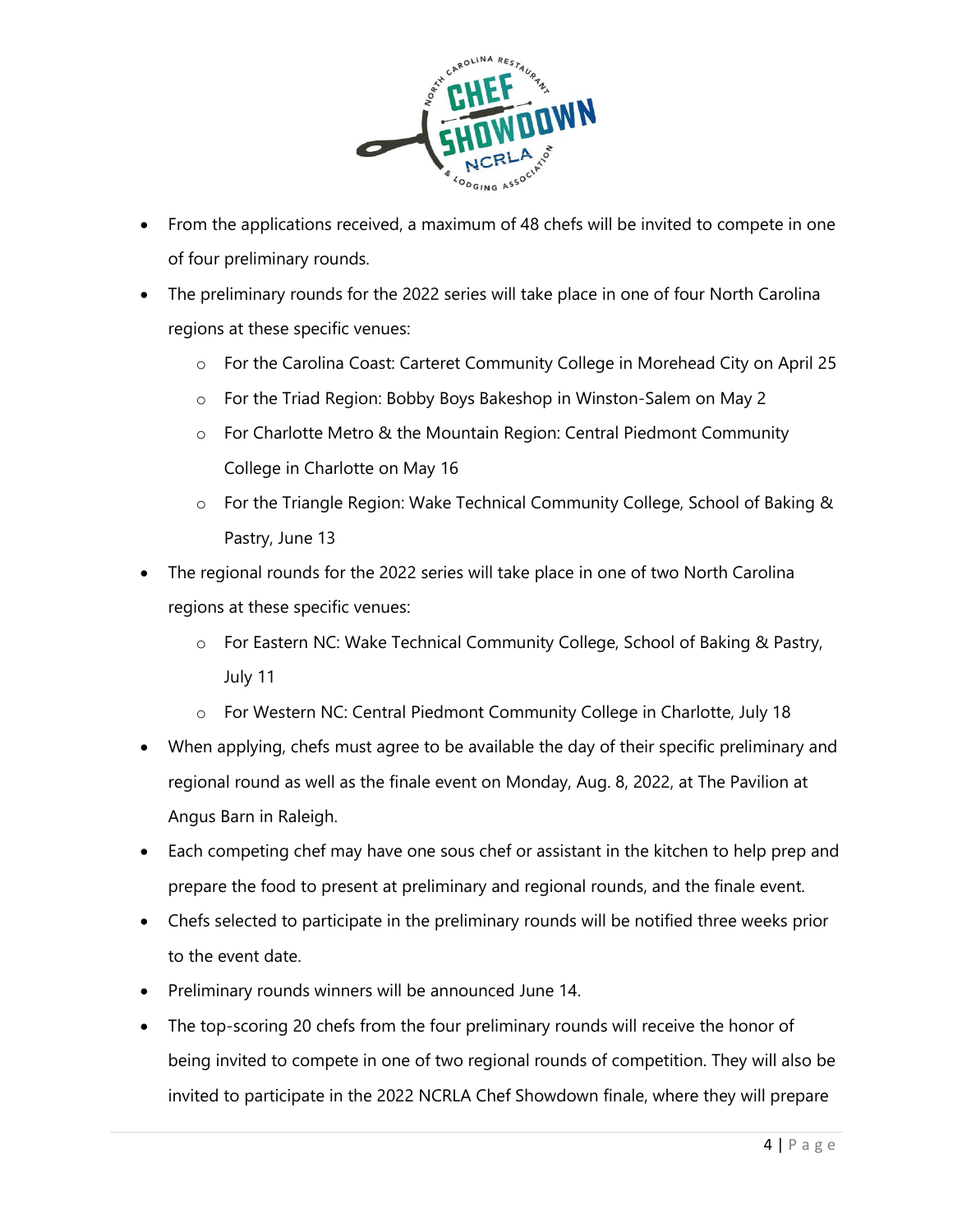

and serve their dish in sample-sized portions to 200-300 guests who will be in attendance.

- Based on regional scoring, the NCRLA Chef of the Year and NCRLA Pastry Chef of the Year will be announced the evening of Aug. 8, 2022 at the finale event of the 2022 NCRLA Chef Showdown.
- At the finale, all participating chefs will compete for People's Choice awards.
- 2022-2023 North Carolina Department of Agriculture Chef Ambassadors will also be announced at the finale. This honor is explained in Appendix D.
- All winners will be announced the evening of Aug 8, 2022. Contestants must be present to win.
- If at any time, a participating chef is no longer available to compete, the chef or the restaurant must let NCRLA Chef Showdown organizers know immediately. Chefs and restaurants may not sub in another chef.
- In the preliminary and regional rounds, chefs will not be reimbursed by NCRLA for any expenses for food, travel, parking, ingredients, or labor associated with participation.
- Chefs will be introduced to the 2022 NCRLA Chef Showdown pantry sponsors who have agreed to help with product if a chef is interested. Use of these suppliers is not required nor will it be judged any differently than any other North Carolina products, protein or produce.
- In the finale, chefs will receive a grocery stipend of \$400 for savory chefs and \$300 for pastry chefs. To receive the grocery reimbursement, participating chefs will be sent a NCRLA reimbursement form, which is required to be returned to NCRLA **with receipts of purchased product** attached by August 27. Pre-payment is not available. Reimbursements will be mailed no later than September 10.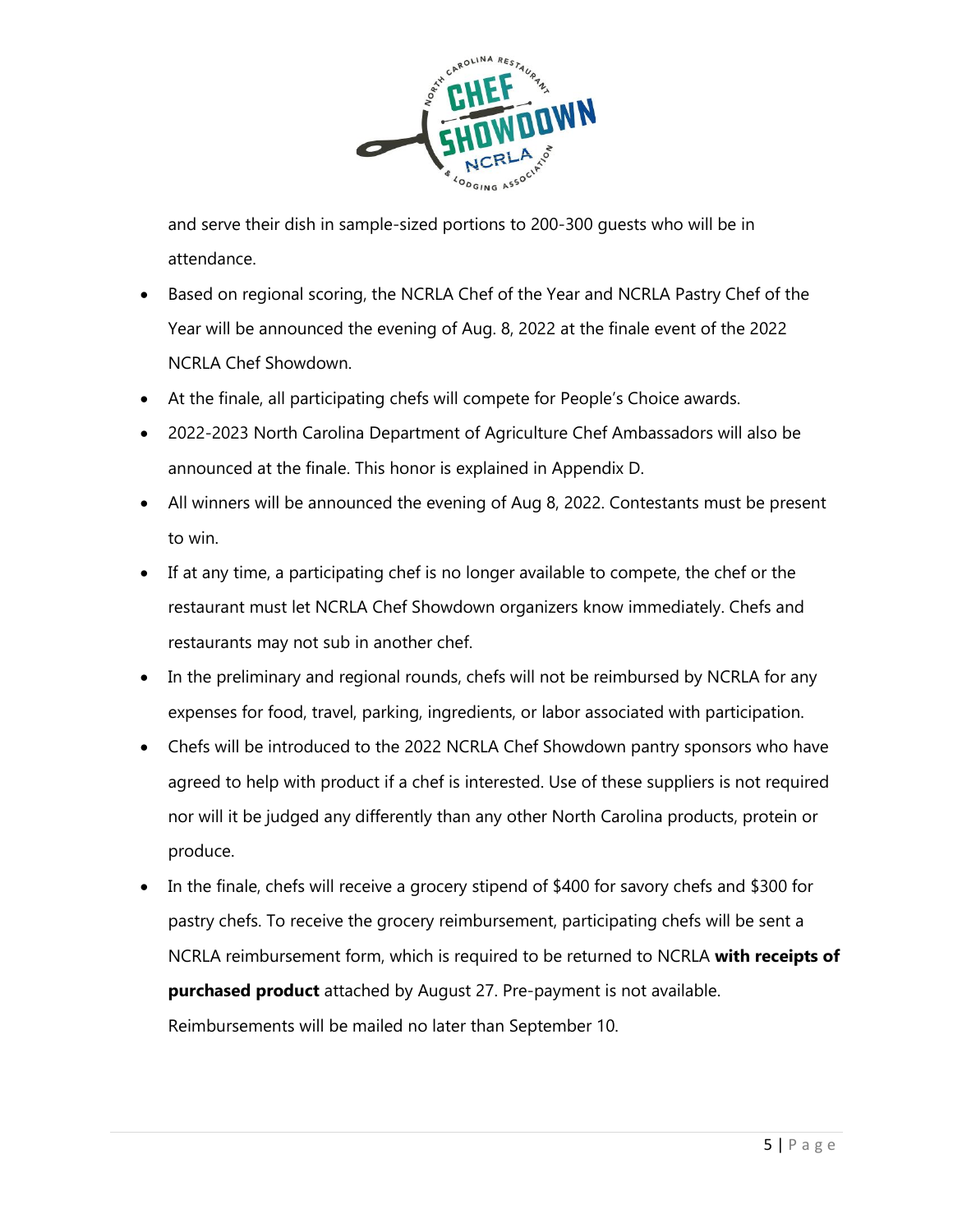

**[See rules specific to preliminary & regional rounds in appendix A.](#page-9-0) [See rules specific to the finale event on Aug. 8 in appendix C.](#page-12-0)**

### **General Information for Distilleries and Bartenders:**

- From the applications received, 12 North Carolina distilleries and bartenders pairings will be invited to participate in the 2022 NCRLA Chef Showdown mixology regional rounds.
- The regional mixology regional rounds for the 2022 NCRLA Chef Showdown series will take place in one of two North Carolina regions at the following venues:
	- o For Western NC: June 20
	- o For Eastern NC: June 27
- The top scoring six mixology teams will be invited to compete at the 2022 NCRLA Chef Showdown finale on Aug. 8, 2022.
- Bartenders and distilleries must apply as a team. Either the bartender or the distillery may initiate the application.
- Each distillery will partner with a North Carolina bartender who will create a craft cocktail featuring at least one of the distillery's spirits combined with as many locally sourced ingredients as possible.
- All participating bartenders must be 21 years of age or older.
- Competitors MUST adhere to the same NC food code standards they would in their own restaurant or bar.
- Bartenders must be professional bartenders currently working in the state of North Carolina.
- Bartenders and distillers must check in at the venue, The Pavilion at the Angus Barn, at the assigned time.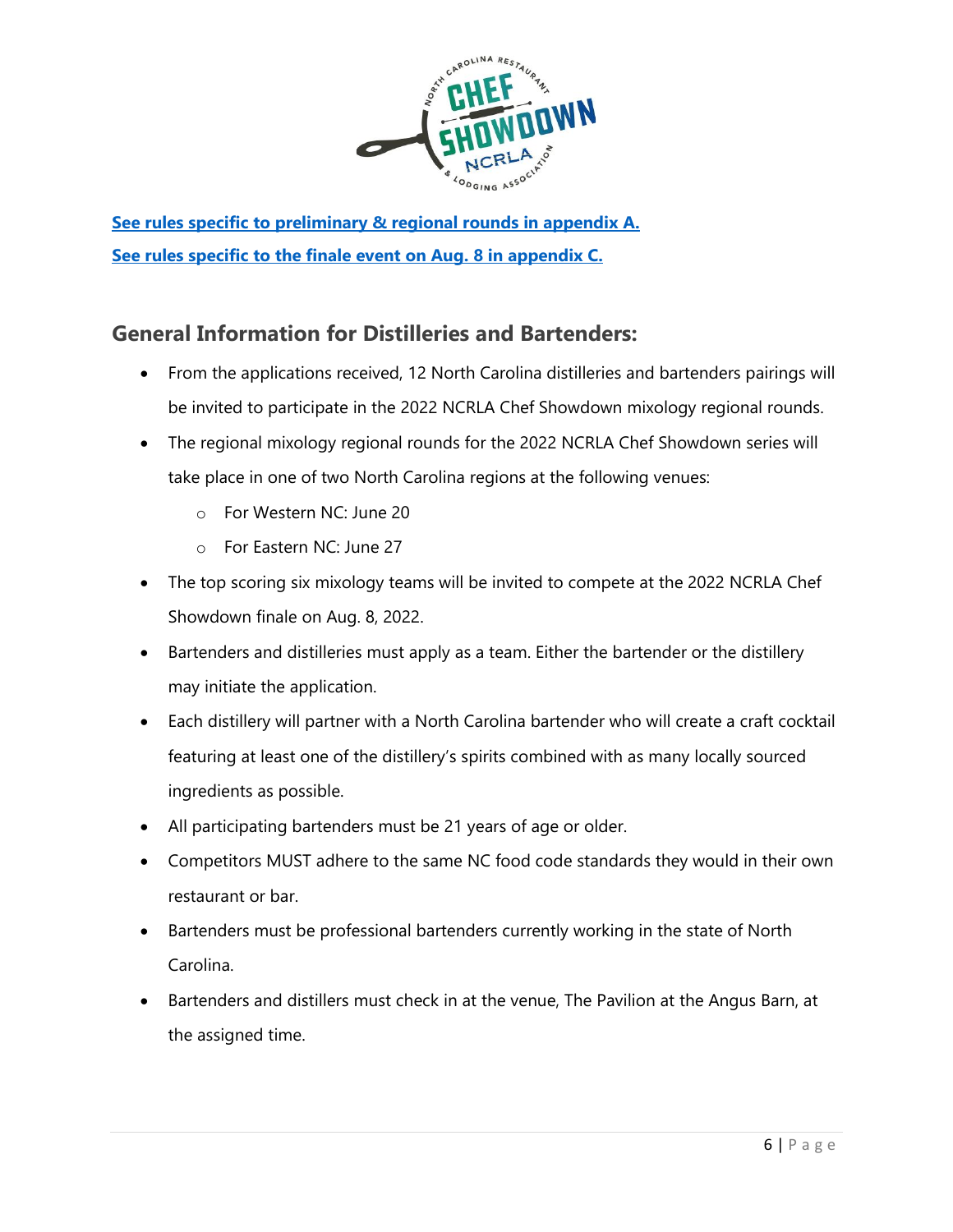

- Distilleries and bartenders are encouraged to decorate their bar, however, the use of large signage and banners must be approved in advance by NCRLA Chef Showdown organizers.
- All participants must be ready for photos and announcements at 4:30 p.m., at which time they may not leave the building until the completion of the event.
- Each bartender will be allowed one assistant to help create and serve 200-300 samplesized portions of your cocktail to event guests.
- Based on the vote of the judges, one bartender will be named 2022 NCRLA Bartender of the Year, and the sponsoring distillery will be named the 2022 NCRLA Distillery of the Year. All competing distilleries and bartenders will also be in the running for the People's Choice award.
- To participate, distilleries agree to be named as a sponsor of the event. Each participating distillery/bartender team will receive a \$200 stipend for product used for the finale. No reimbursement is available from the NCRLA for travel, lodging, labor, or any other expenses accrued for either the distillery or the bartender's participation in the regional competition.
- To receive reimbursement for goods, participating distilleries and bartenders will be sent a NCRLA reimbursement form, which is required to be returned to NCRLA **with receipts of purchased product** attached by August 27. Pre-payment is not available. Reimbursements will be mailed no later than September 10.
- NCRLA will provide each distillery/bartender pairing with an individual bar, non-slip floor mats, plastic serving ware, ice, and cocktail napkins.
- Bartenders are responsible for bringing their own ingredients, tools, and other specialty items required to create their cocktail. The ice provided by the venue is not specialty ice.
- In addition to sourcing from local farms, bartenders will be given a list of Pantry Sponsors who would be delighted to provide North Carolina product for use in cocktails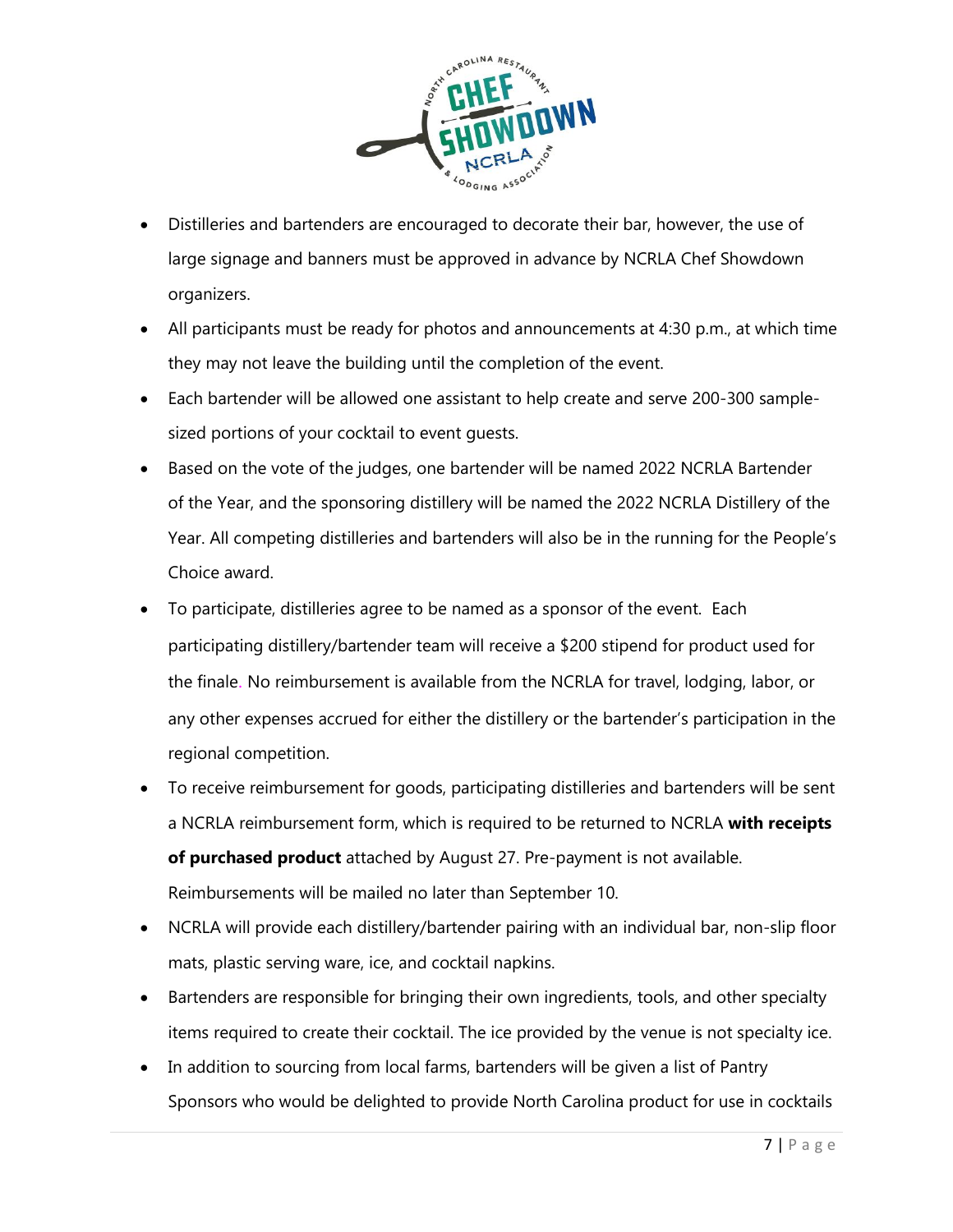

served at the event. Use of these suppliers is not required nor will it be judged any differently than any other North Carolina products.

- Detailed recipes for each competition cocktail are due to Heidi Billotto by June 10. [\(heidibillotto@gmail.com\)](mailto:heidibillotto@gmail.com).
- Electrical equipment, such as sous vide machines, popcorn machines, mixers, blenders, electric coil or solid burners or induction burners are allowed.
- A list of electrical needs is required to be given to Heidi Billotto three weeks prior to the Aug. 8 event for approval.
- A dishwasher on staff at the host venue will be on hand and available to all competitors.
- Reimbursement is NOT AVAILABLE for travel, lodging, labor, or any other expenses accrued for participation in the NCRLA Chef Showdown, however NCRLA will do its very best to work with area hotels to provide lodging for bartenders and distillery representatives traveling from more than 60 miles away, at the very best discounted rates available. NCRLA will get information to all participants for whom this applies as soon as we have it in hand.

#### **[See rules specific to regional](#page-10-0) rounds in appendix B.**

#### **Judging and Scoring – All Competitors**

- Scoring at the preliminary and regional rounds for the competing chefs at the finale will be based on the best use of Got to be NC North Carolina ingredients, execution, creativity, originality, presentation, and overall taste.
- Scoring at the regional rounds for competing bartenders and distilleries will be based on the best use of the specific spirit(s), as well as Got to Be NC ingredients.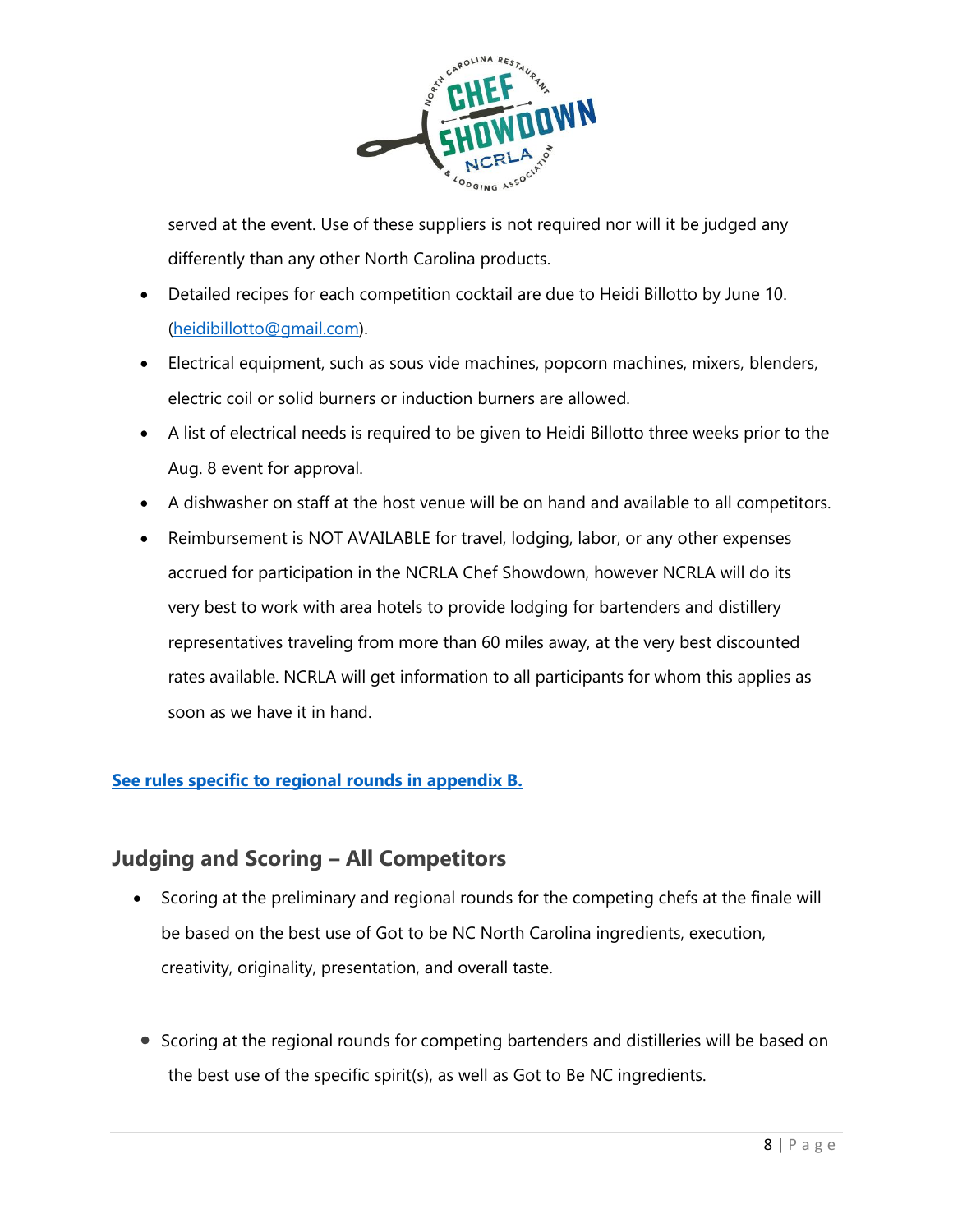

### **Parking – All Competitors**

• Detailed parking information and load in and load out instructions will be shared with competitors prior to each event.

#### **Event Tickets – All Competitors**

- The preliminary and regional events are not open to the public. Please refer to the rules in Appendix A and B specific to the preliminary and regional rounds for guest information.
- Tickets for the 2022 NCRLA Chef Showdown Aug. 8 finale may be purchased online at www.NCChefShowdown.com. There are no discounted rates available.
- Participating chefs, sous chefs, bartender, bar assistant, and the distillery representative are not required to purchase tickets for the event and each will receive one plus-one ticket to the 2022 NCRLA Chef Showdown finale.

Questions? Call or email Heidi Billotto, NCRLA Chef Showdown host and co-organizer, at 704-502-4439 or [heidibillotto@gmail.com](mailto:heidibillotto@gmail.com) OR Inez Nicholson, NCRLA co-organizer and NCRLA Communications and Events Coordinator, at 803-269-3804 or inicholson@ncrla.org.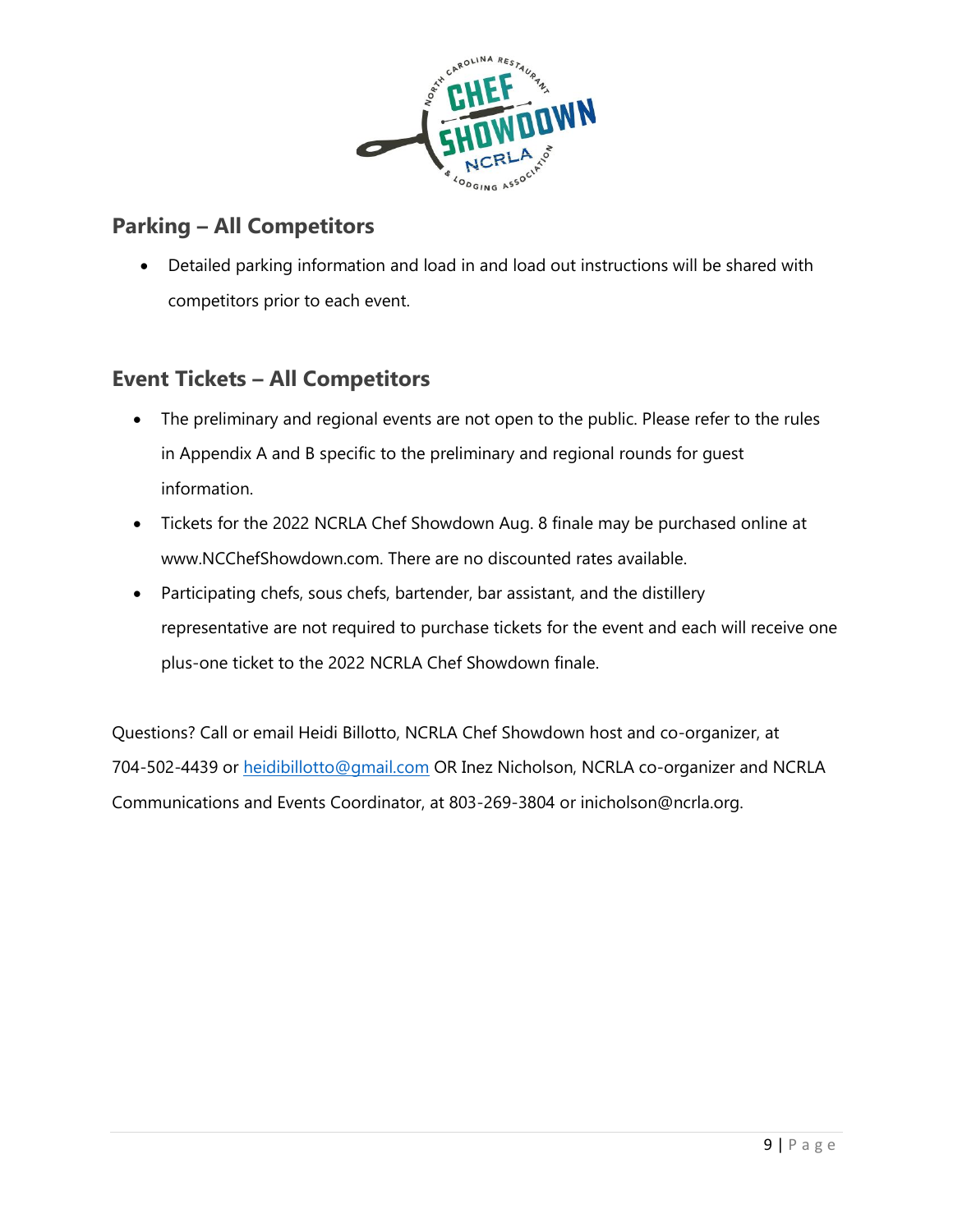

## <span id="page-9-0"></span>APPENDIX A: Additional Chef Rules and Information for Preliminary & Regional Rounds:

- At preliminary and regional rounds of competition, chefs will present to a panel of professional judges. A chef will present every 15-20 minutes throughout the day. Once chefs have been selected to participate in the preliminary or regional rounds, each chef will be assigned a specific presentation time.
- For each preliminary and regional round of competition, chefs and their assistants are asked to arrive at the host venue 1.5 hours prior to their presentation time, unless another time frame is agreed upon by chefs and NCRLA Chef Showdown organizers.
- Chefs will be provided with a list of available equipment in the host venue kitchen. Otherwise, chefs are responsible for bringing their own ingredients, tools and other specialty items required to create their dish.
- Chefs must submit the name and descriptive of their dish and list of ingredients one week prior to their competition date. Adjustments may be made to the ingredient list as needed prior to judging.
- In order to assure there is a wide assortment of proteins and flavor in each round of competition, chefs will be asked to select from a choice of proteins as presented by the NCRLA. Protein requests in each round will be honored on a first come first served basis.
- Chefs who move on to the regionals may request to use the same protein as they did in the preliminary round, but they must make a different dish. Once again, proteins will be available on a first come, first served basis. Chefs must recreate their regional round dish at the finale, but may make seasonal changes as approved by the NCRLA. Name of the regional round dish and a list of ingredients are due to Heidi Billotto on July 2 [\(heidibillotto@gmail.com\)](mailto::heidibillotto@gmail.com).
- Chefs must bring their own plates for presentation to judges and for the photo plate in each of the preliminary and regional rounds.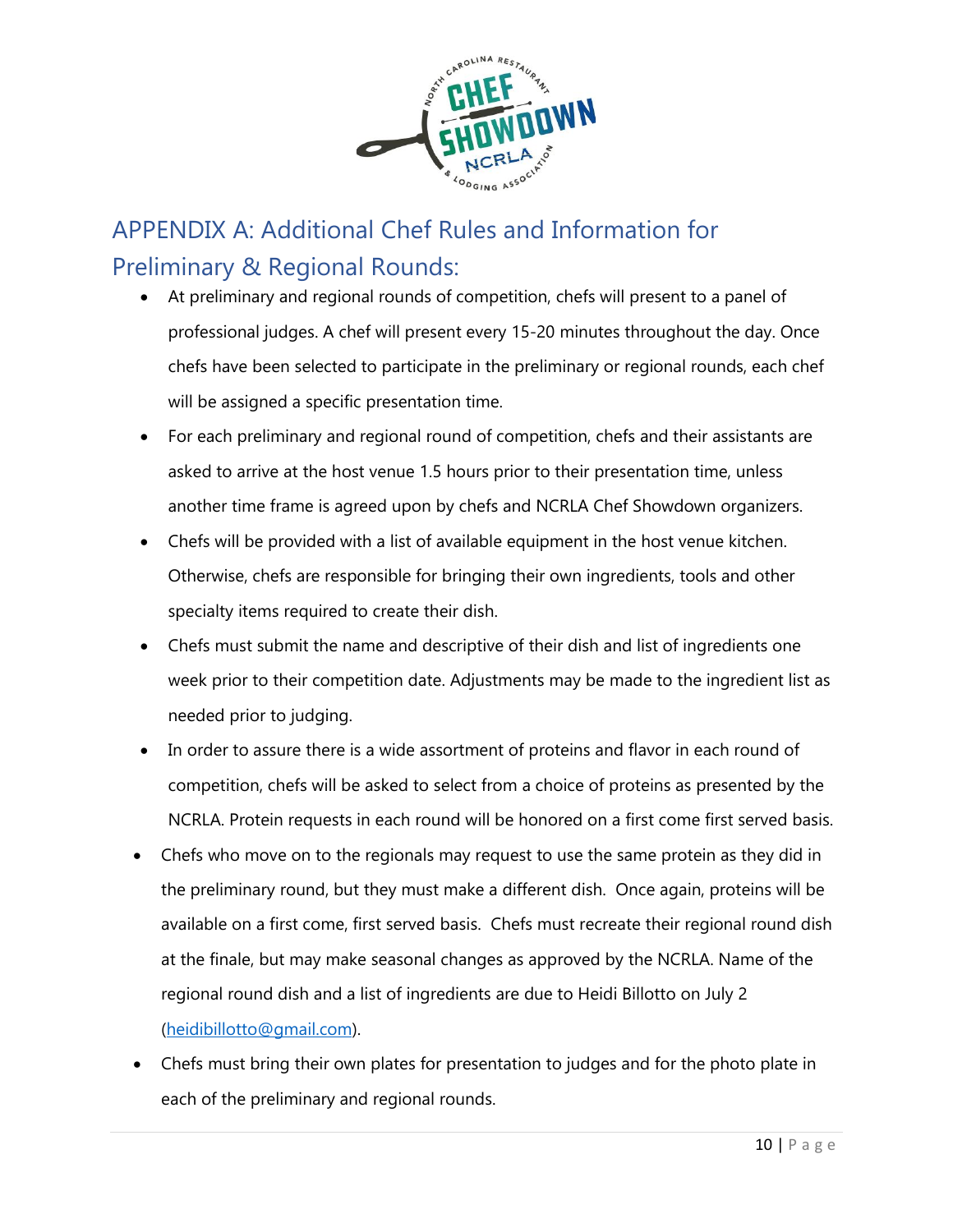

- To save on time and kitchen space, it is strongly suggested that chefs come with mise en place and any other component of the dish that may take some time to bake, cook or freeze, already prepared.
- A dishwasher on staff at the host venue will be on hand and available to chefs.
- A server on staff at the host venue will be on hand to help the chef serve the judges.
- While the participating chef is presenting to the judges, the sous chef or assistant will be charged with cleaning the workstation and packing things up in a timely fashion, leaving the space in the same condition in which it was found.
- Chefs are solely responsible for cleaning their work stations and keeping up with all of their belongings.
- Chefs may bring one sous chef or assistant to help in the kitchen.
- Chefs may bring up to two guests to observe the presentation, take photographs, promote on social media, etc., however these guests are not allowed in the kitchen and food photos in the preliminary rounds should not be shared publicly. You must notify Heidi Billotto prior to event if you will have a guest with you.
- Participating chefs and their guests must leave the venue once an individual chef's presentation is complete.
- No reimbursements for product, travel, lodging, labor, or any other expenses accrued for participation will be offered by the NCRLA for the preliminary or regional rounds.

### <span id="page-10-0"></span>**Appendix B: Additional Bartender Rules and Information for Regional Rounds and Finale**

• At the regional round of competition, bartenders will present to a panel of professional judges. A bartender will present every 30 minutes throughout the day. Once bartenders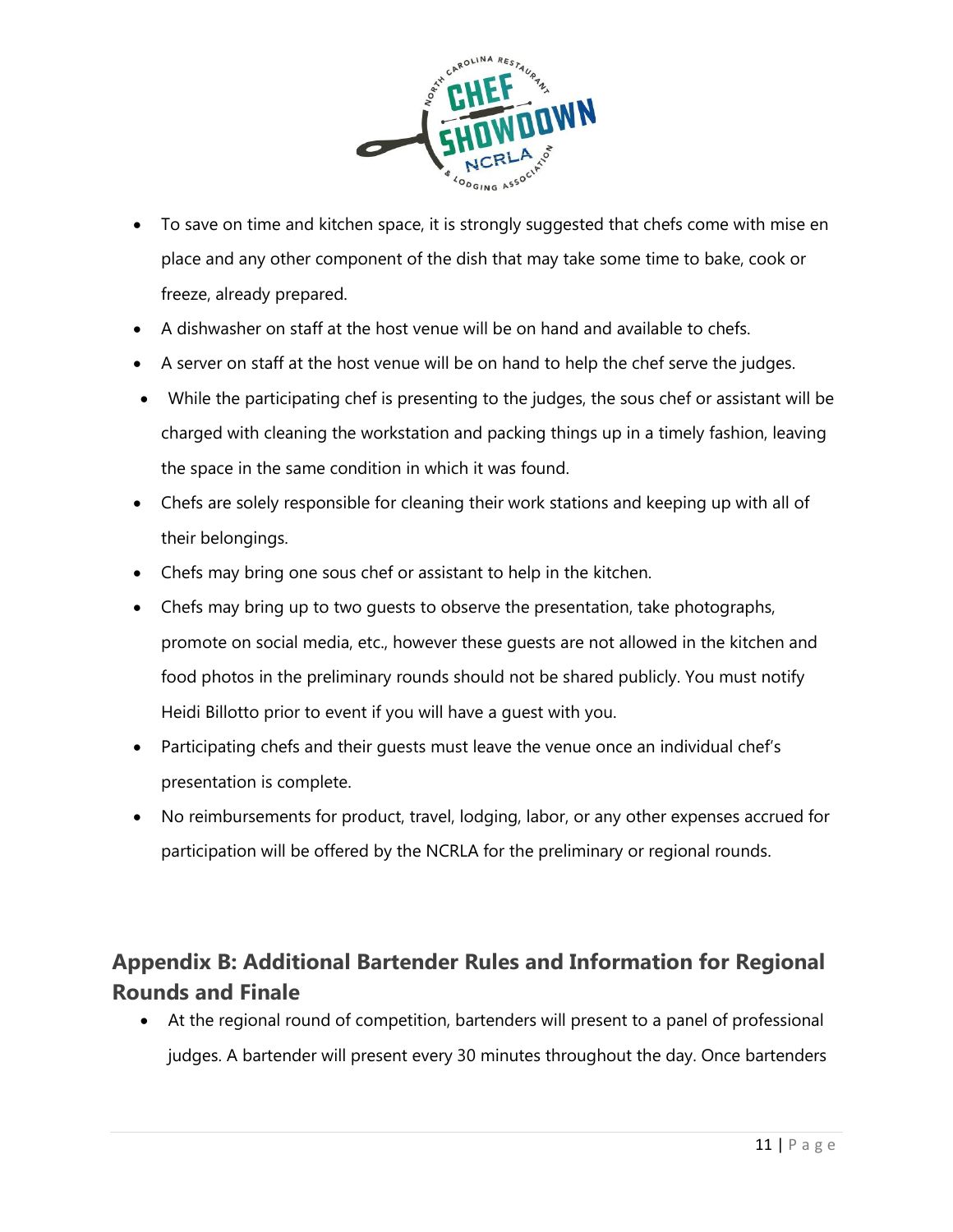

have been selected to participate in the regional rounds, each bartender will be assigned a specific presentation time.

- For each regional round of competition, bartenders and their assistants are asked to arrive at the host venue one hour prior to their presentation time, unless another time frame is agreed upon by bartenders and NCRLA Chef Showdown organizers.
- Bartenders are required for bringing their own ingredients, tools and other specialty items required to create their cocktail.
- Bartenders must submit the name and description of their cocktail and list of ingredients one week prior to their competition date. Adjustments may be made to the ingredient list as needed prior to judging.
- Bartenders who move on to the finale must recreate their regional round cocktail, but may make seasonal changes. Name of the regional round cocktail and a list of ingredients are due to Heidi Billotto on July 2 (heidibillotto@gmail.com).
- Bartenders must bring their own glassware for presentation to judges and for the photo cocktail glass in each of the regional rounds.
- A dishwasher on staff at the host venue will be on hand and available to bartenders.
- Bartenders are solely responsible for cleaning their work stations and keeping up with all of their belongings.
- Bartenders may bring one assistant to help prep prior to the presentation to judges.
- Bartenders may bring up to two guests to observe the presentation, take photographs, promote on social media, etc. [You must notify Heidi Billotto](mailto:heidibillotto@gmail.com) prior to event if you will have a guest with you.
- Participating bartenders and their guests must leave the venue once an individual bartender's presentation is complete.
- No reimbursements for product, travel, lodging, labor, or any other expenses accrued for participation will be offered by the NCRLA for the regional round of competition.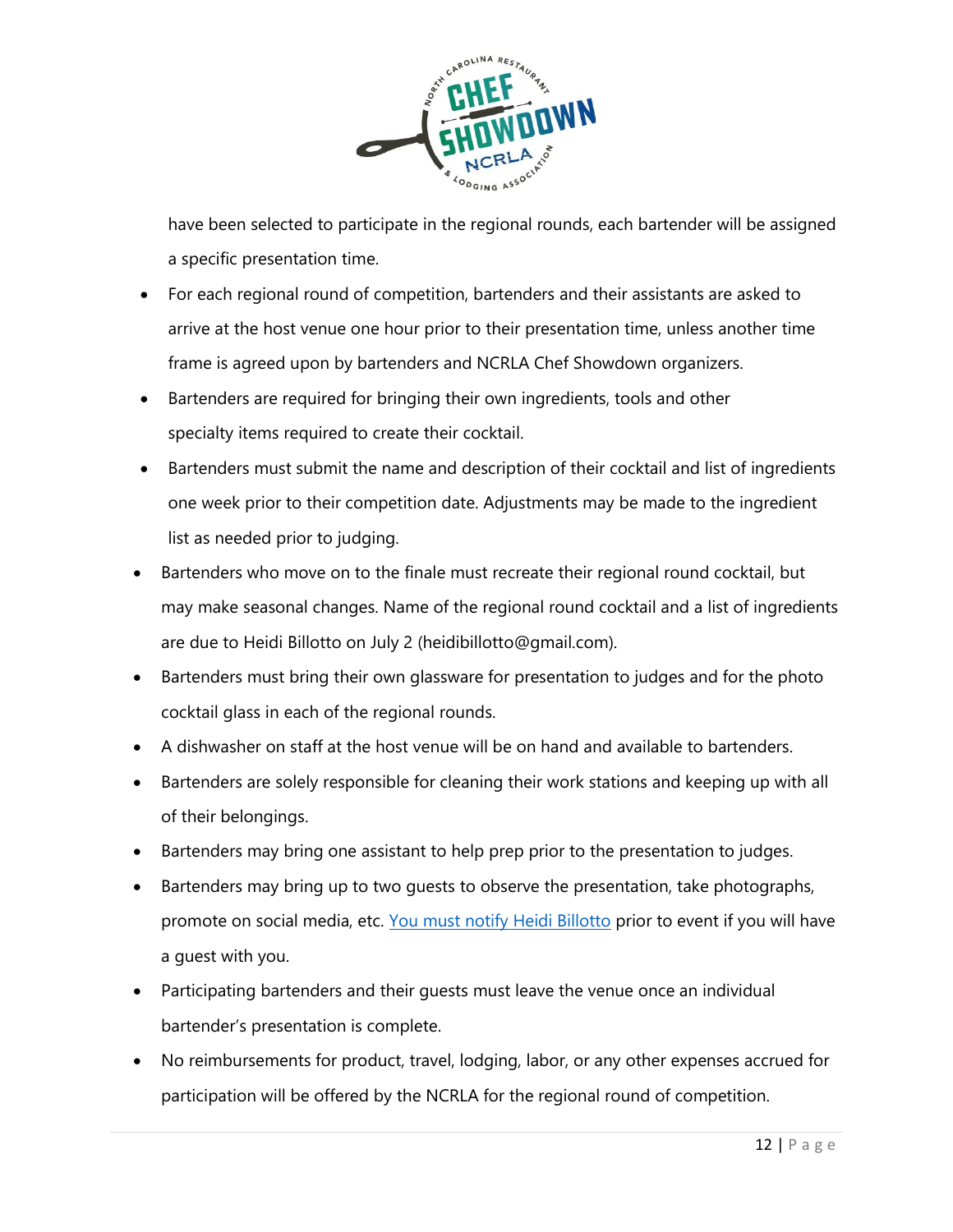

## <span id="page-12-0"></span>APPENDIX C: Chef Rules for the August 8 finale

- Chefs must check in at the venue, The Pavilion at Angus Barn, at the assigned time.
- All participants must be ready for photos and announcements at 4:30 p.m., at which time they may not leave the building until the completion of the event.
- Chefs are required to cook the same dish they did in the regional round, making seasonal changes as approved by the NCRLA.
- If needed, participating chefs traveling in from out of town may have access to the kitchens, coolers, and freezers at The Pavilion at Angus Barn. Those arrangements and specific needs will need to be made with Heidi Billotto two weeks prior to competition date.
- Participating chefs must be prepared to serve a sample-sized portion to 200-300 guests.
- In addition to sourcing from local farms, chefs will be given a list of Pantry Sponsors who would be delighted to provide North Carolina product for use in dishes served at the event. Use of these suppliers is not required, nor will it be judged any differently than any other North Carolina products, protein or produce.
- Chefs are responsible for bringing their own ingredients, tools and other specialty items required to create their dish.
- Chefs are encouraged to decorate booth/table space to represent their restaurants. The use of large signage and banners must be approved in advance by NCRLA Chef Showdown organizers.
- Electrical equipment, such as sous vide machines, popcorn machines, mixers, electric coil or solid burners or induction burners are allowed. A list of electrical needs is required to be given to Heidi Billotto on July 19, three weeks prior to the August 8 finale, and must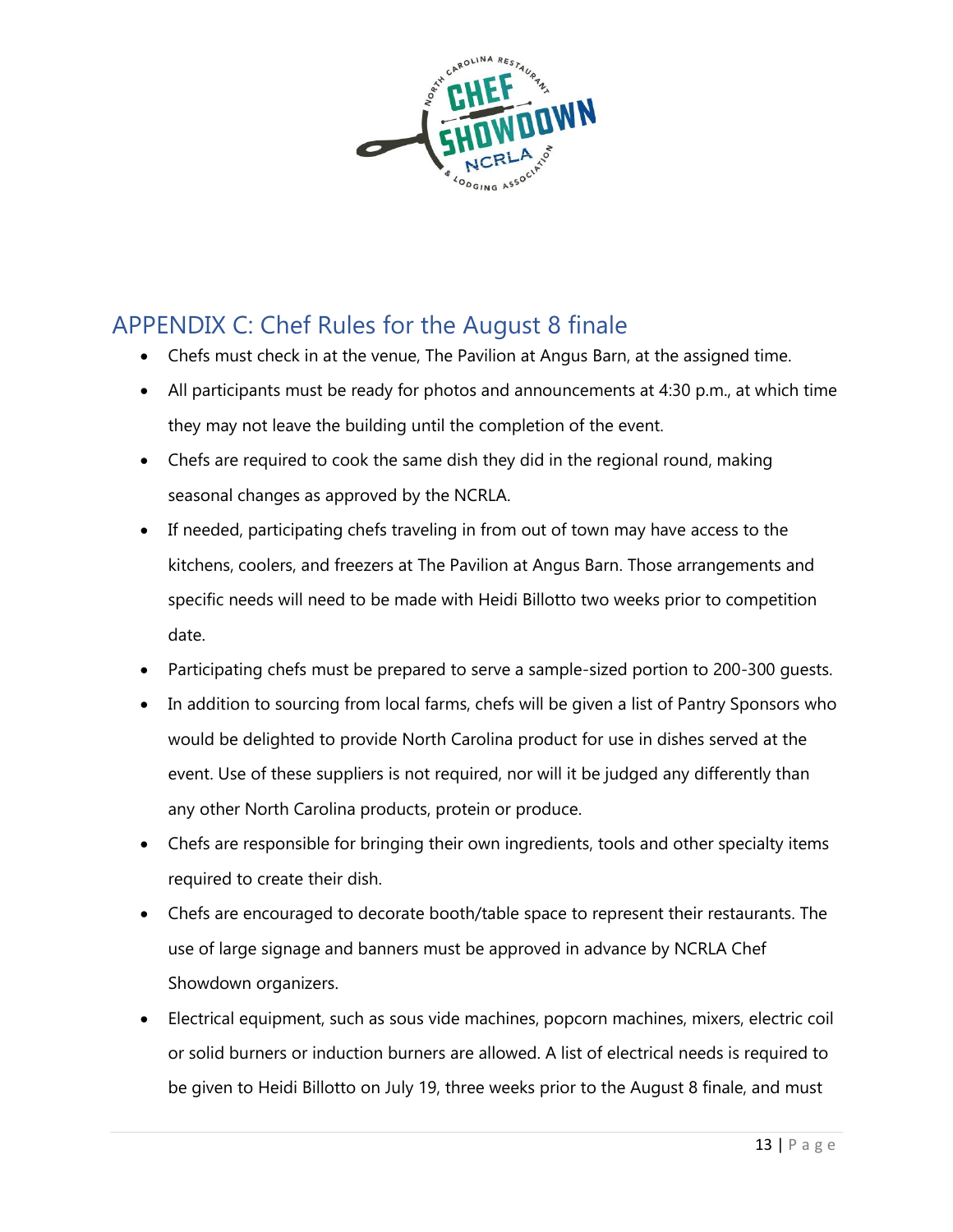

be approved for use. A limited number of electrical outlets will be available at the finale and will be assigned on a first come, first served basis.

- A dishwasher on staff at the host venue will be on hand and available to chefs. Should chefs require dish washing.
- Chefs are solely responsible for their belongings.
- To receive the grocery reimbursement, participating chefs, distilleries and bartenders will be sent a NCRLA reimbursement form, which is required to be returned to NCRLA with receipts of purchased product attached by August 27. Pre-payment is not available. Reimbursements will be mailed no later than September 10.
- Reimbursement is NOT AVAILABLE for travel, lodging, labor, or any other expenses accrued for participation in the NCRLA Chef Showdown; however, NCRLA will do its very best to work with area hotels to provide lodging for chefs traveling from more than 60 miles away, at the very best discounted rates available. We will get information to all participants for whom this applies as soon as we have it in hand.

## **APPENDIX D: North Carolina Department of Agriculture Chef Ambassadorship**

The North Carolina Department of Agriculture's mission is to develop and expand markets through domestic and international channels for North Carolina's food, fiber, and forestry products.

Recognizing the valuable impact chefs throughout the state can have on the achievement of that mission, the North Carolina Department of Agriculture Markets Division has created a Culinary Ambassador Team. This team of talented culinarians will serve to support the